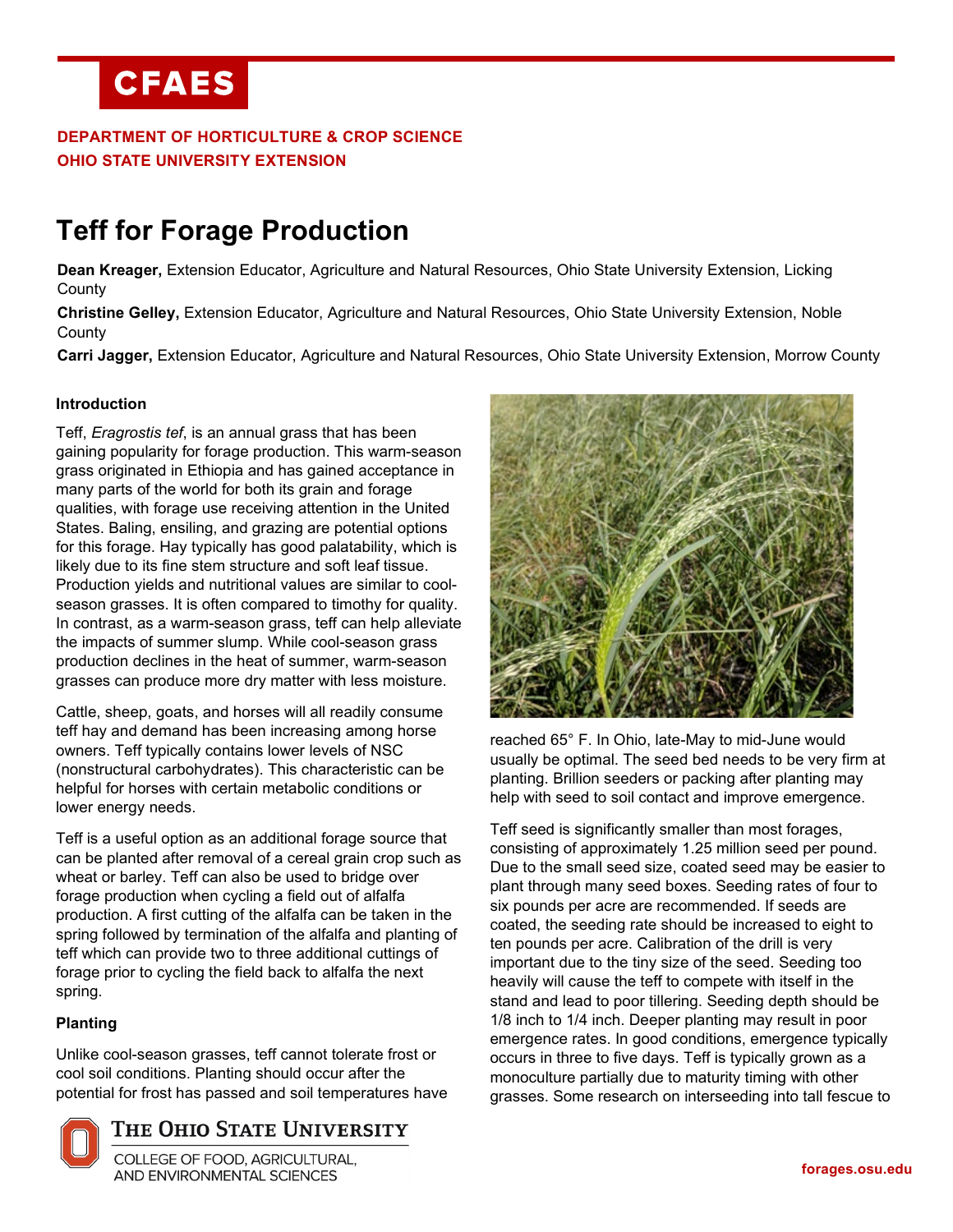reduce toxicity during late dry periods has been conducted with variable results.

## **Fertilizing**

Soil test and apply phosphate and potash per recommendations. The adequate soil pH for teff grass is 6.0 to 6.5. Nitrogen fertilizer should be applied at planting at an estimated rate of 50 pounds of nitrogen per acre. Additional applications of 30 to 50 pounds of nitrogen per acre between cuttings can increase yields. Excessive nitrogen applications of over 100 pounds per acre may result in lodging leading to difficulty with harvesting.

## **Harvesting**

Dry hay production works well for teff although baleage and silage are other options. Observations in Ohio indicate that it may take longer to dry to a safe moisture than cool season grasses. Initial cutting can be expected around 45 to 55 days after planting, when the plants are at a vegetative to early-boot stage. Waiting longer will result in a reduction in quality. If multiple cuttings are desired, it is important to use a cutting height of no less than three to four inches. The reserves necessary for regrowth are in the lower portion of the stems. Additional cuttings can be taken at 30 to 45-day intervals, when the plants are at the vegetative to early-boot stage.

Yields vary with weather, fertility, and planting date. Yields of two to four tons per acre have been common in this part of the country. Yields of over five tons can be obtained under good conditions.

## **Grazing**

Teff has a delicate root system and can be easily uprooted during grazing. The forage manager can perform a tug test prior to harvest to test root strength. Take a handful of forage and gently tug upward to mimic grazing behavior. If the plants are uprooted, soils may be too wet for traffic or more time may be needed for root development. Grazing may be most successful as a replacement for last cutting hay.

### **Nutritional Value**

The nutritional value of teff is very similar to timothy. When fertilized and harvested in a timely manner, crude protein (CP) will usually fall between 12% and 16%. Neutral detergent fiber (NDF) expectations are around 60% and total digestible nutrients (TDN) expectations are around 60% to 65%. Reported levels of non-structural carbohydrates (NSC) fall around 5.4% at the boot stage to 8.4% at a late cutting stage.

These carbohydrate values fall well below the suggested 10% upper level of NSC recommended for horses and are suitable for other classes of livestock as well. Since these values can vary with weather conditions, forage testing is important prior to developing a feeding program.

Teff does not have prussic acid toxicity issues that are sometimes experienced with annual forages such as sorghum and sorghum-sudangrass hybrids. It also does not have problems associated with ergot alkaloids or endophytic fungi. Like other grasses, there is a potential high nitrate levels after excessive nitrogen fertilization and drought conditions. Record all fertilizer applications in case weather and nitrate levels become a concern.



## **Ohio Trials**

Forage trials involving teff have been conducted in Ohio throughout the years and a few are summarized in this fact sheet. Results indicate that when planted in mid-summer after wheat, teff can produce forage with yields and quality that is comparable to many other annual forages. When planted and managed for multiple cuttings in Ohio, teff can achieve results similar to other grass hay crops.

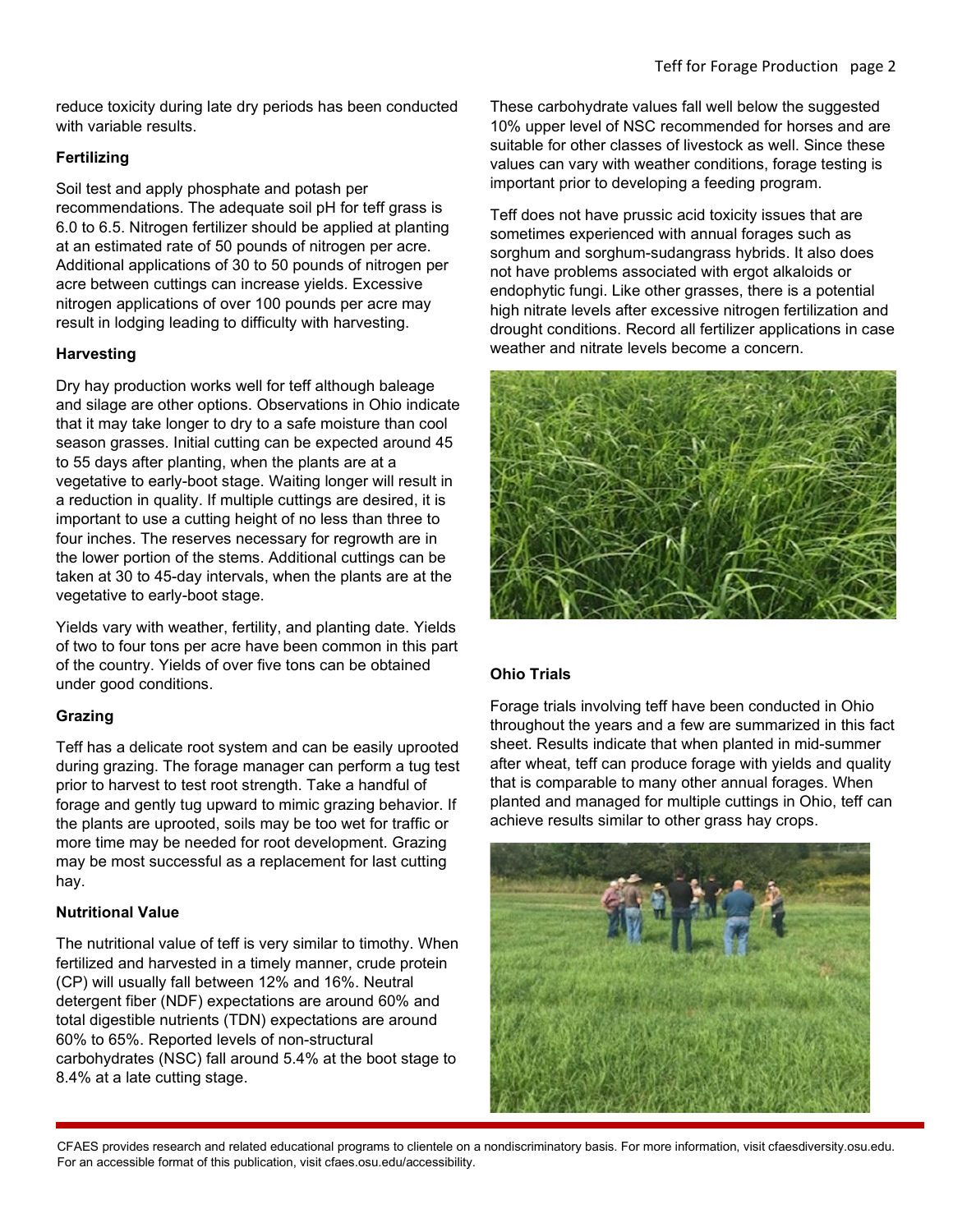#### **Clark County Trial 2009**

Four varieties of teff were tested in Clark County. Seeding was conducted on June 16, 2009. Plots were fertilized with 200 pounds per acre of 46-0-0 which was incorporated and an additional 100 pounds per acre was applied after the first harvest. A broadleaf weed control herbicide was applied on July 17, 2009. Three cuttings were made with results listed in Table 1.

#### **Morrow County Trial 2020**

Teff, oats, sorghum-sudangrass, and annual ryegrass were planted in plots within a 20-acre field in Morrow County, Ohio in 2020. Planting for all plots occurred on July 31, 2020. Harvest occurred on October 3, 2020. All plots received 31 pounds per acre of nitrogen, 42 pounds per ace of phosphorus, and 37 pounds per acre of potassium. All sections were planted with a no-till drill and only one cutting was taken. Bales were wet wrapped and forage analysis was conducted on multiple bales from each trial. Results are displayed in Table 2.

#### **Sandusky County Trial 2019**

Seven types of annual forages were planted on two different dates, July 2, 2019, or July 29, 2019. These forages were harvested at either 63 days or 84 to 91 days after planting. The teff variety used was Summer Delight at a seeding rate of eight pounds per acre. Nitrogen fertilizer was added at 50 pounds per acre. Forage analysis was conducted for each planting and harvest date. Yield and forage quality are represented in Figures 1 and 2 below.

| Variety            | <b>Marketer</b>       | $3-Aug$                                                          | 2-Sep | 5-Oct | <b>Total</b> |  |
|--------------------|-----------------------|------------------------------------------------------------------|-------|-------|--------------|--|
|                    |                       | --------------------- Tons Dry Matter/Acre --------------------- |       |       |              |  |
| CW 0604*           | Cal West Seeds        | 1.60                                                             | 1.41  | 1.39  | $4.41+$      |  |
| CW 0801*           | <b>Cal West Seeds</b> | 1.29                                                             | 1.33  | 1.46  | 4.10         |  |
| <b>Tiffany</b>     | Gries Seed Farm       | 1.41                                                             | 1.27  | 1.39  | 4.06         |  |
| <b>VA-T1-Brown</b> | <b>Hankins Seed</b>   | 1.48                                                             | 1.26  | 1.28  | 4.01         |  |

#### **Table 1. Clark County Performance Trials 2009**

+Statistically higher yielding than all other varieties

\*\* NOTE\*\* This trial data is from 2009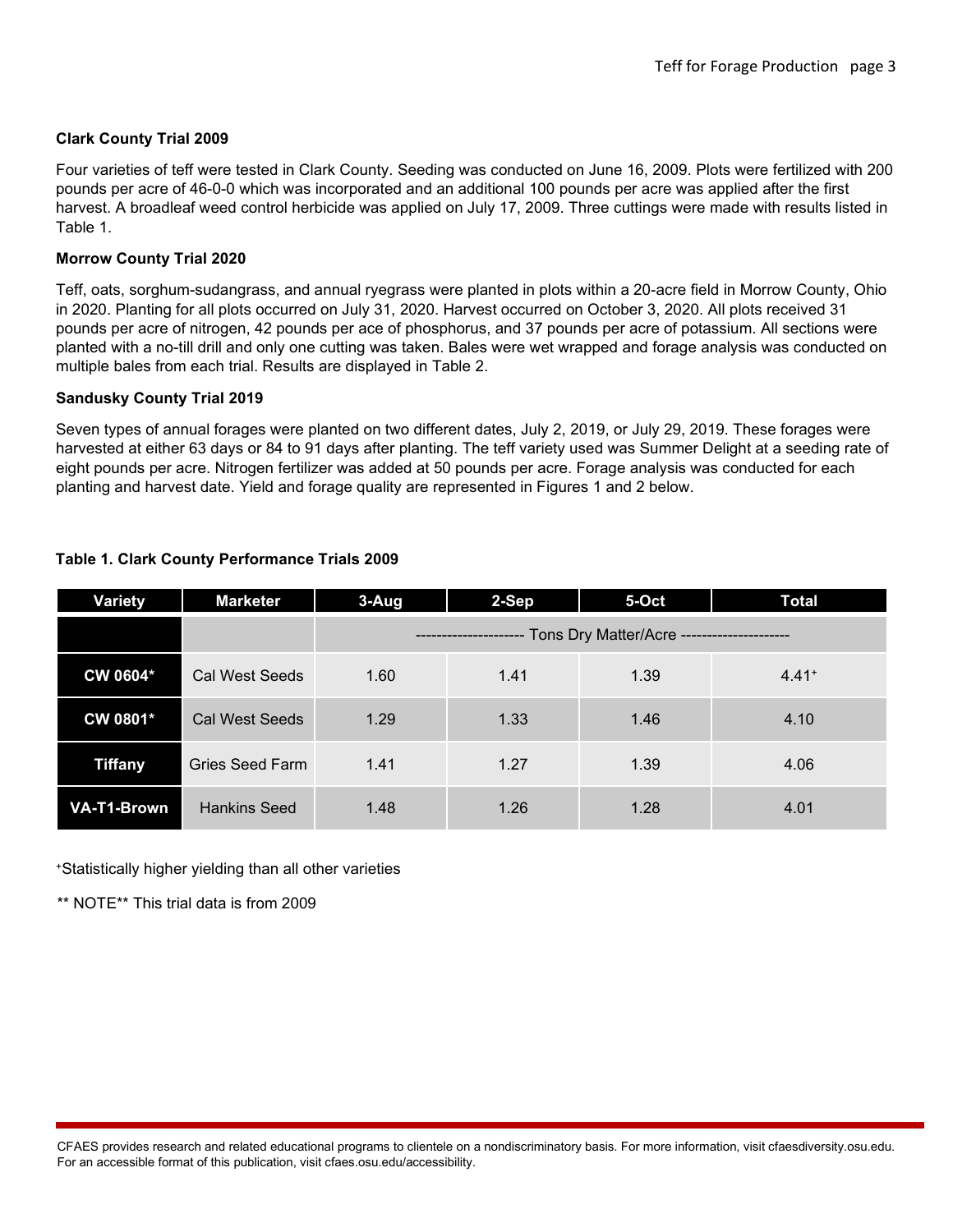## **Table 2. Morrow County Trial 2020**

| Crop                                  | <b>Lbs. Dry Matter</b><br><b>Per Acre</b> | $%$ CP | % NDF | % TDN |
|---------------------------------------|-------------------------------------------|--------|-------|-------|
| <b>Teff Grass</b><br>(Summer Delight) | 2497                                      | 10.77  | 64.18 | 61.17 |
| <b>Oats</b>                           | 1082                                      | 17.07  | 47.26 | 65.78 |
| Sorghum-Sudangrass                    | 2741                                      | 10.60  | 52.67 | 65.52 |
| <b>Annual Ryegrass</b>                | 1179                                      | 14.21  | 43.67 | 70.08 |